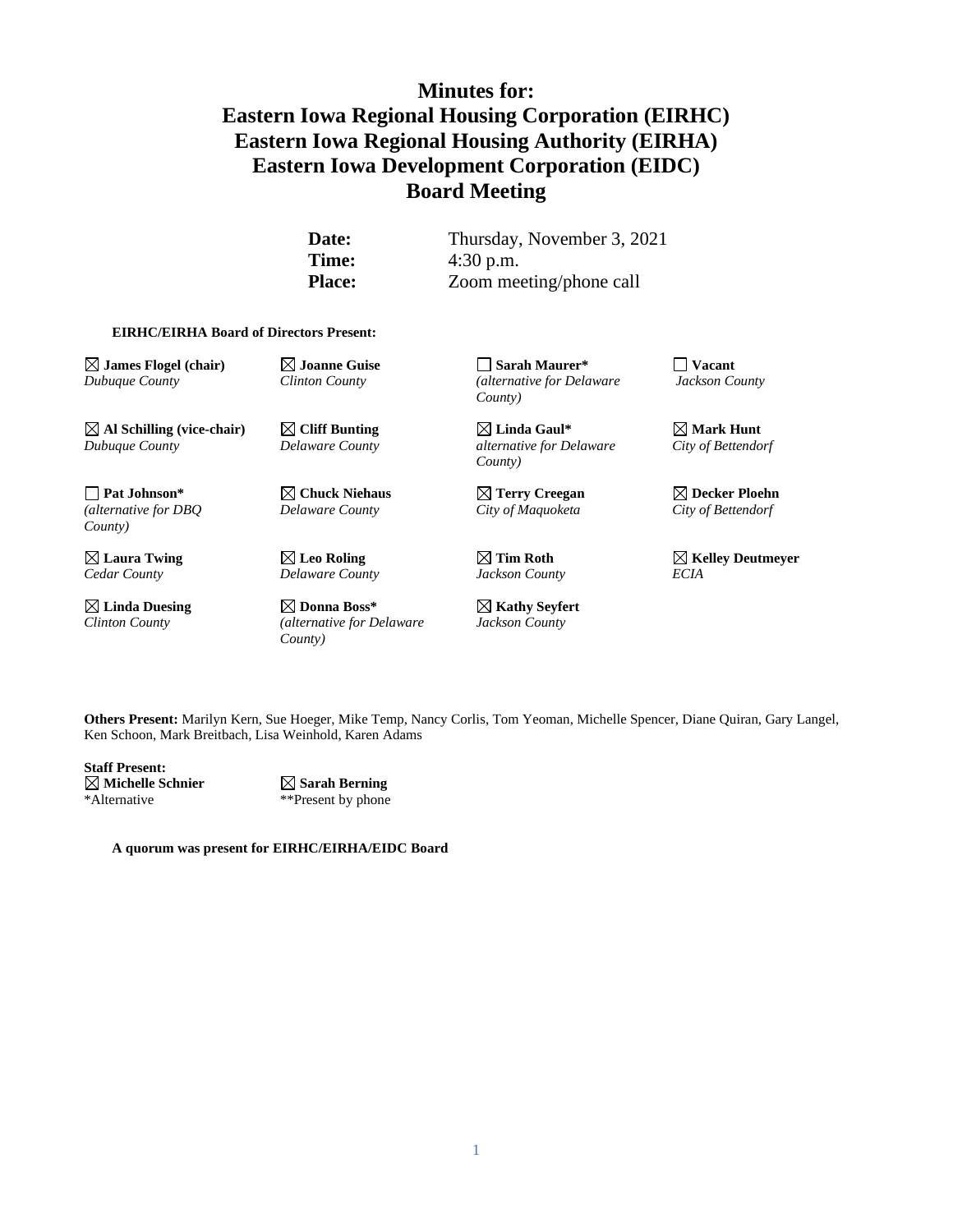#### **Call to Order**

The EIRHA, EIRHC and EIDC Board meeting was called to order at 4:46 p.m. by Board Chair, James Flogel. Introductions were made at this time.

## **Review and Approve Minutes of EIRHA, EIRHC and EIDC annual meeting November 4, 2020 and EIRHA, EIRHC and EIDC September 16, 2021 meeting**

Motion by Hunt, second by Guise to approve the minutes from the EIRHA, EIRHC and EIDC November 4, 2020 and September 16, 2021 meeting. The motion passed unanimously.

#### **Election of EIRHA/EIRHC Board of Directors**

Schnier stated that according to the EIRHA & EIRHC Bylaws, at the annual meeting, up to three commissioners from each county are elected to serve on the board. From this group, the Board of Directors would be appointed to serve a one-year term.

After review of the commissioners and current board, the following Commissioners were elected to serve on the EIRHA and EIRHC Board of Directors:

| <b>Cedar County</b>    | Laura Twing                                                        |
|------------------------|--------------------------------------------------------------------|
| <b>Clinton County</b>  | Linda Duesing, Joanne Guise                                        |
| <b>Delaware County</b> | Cliff Bunting, Leo Roling and Chuck Niehaus with Sarah Maurer,     |
|                        | Linda Gaul, and Donna Boss as alternates.                          |
| <b>Dubuque County</b>  | Jim Flogel and Al Schilling with Pat Johnson and Karen Adams as    |
|                        | alternates                                                         |
| <b>Jackson County</b>  | Tim Roth, Kathy Seyfert and Terry Creegan as the City of Maquoketa |
|                        | representative, per the MOU                                        |
| <b>Jones County</b>    | Tom Yeoman                                                         |
|                        | <b>City of Bettendorf</b> Mark Hunt and Decker Ploehn              |

Motion by Niehaus, second by Bunting to approve the election of the EIRHA/EIRHC Board of Directors. The motion passed unanimously.

Schnier stated both Asbury and Evergreen Meadows are no longer under the Eastern Iowa Development Corporation therefore the EIDC Board will be dissolved so there will be no need to elect a Board of Directors or Officers.

## **Election of EIRHA/EIRHC Officers**

Schnier reviewed the procedures on the election of EIRHA and EIRHC officers. Schnier asked the officers present if they were still interested in maintaining their positions, Chair and Vicechair requested to swap their current positions. Schnier then asked for any further nominations.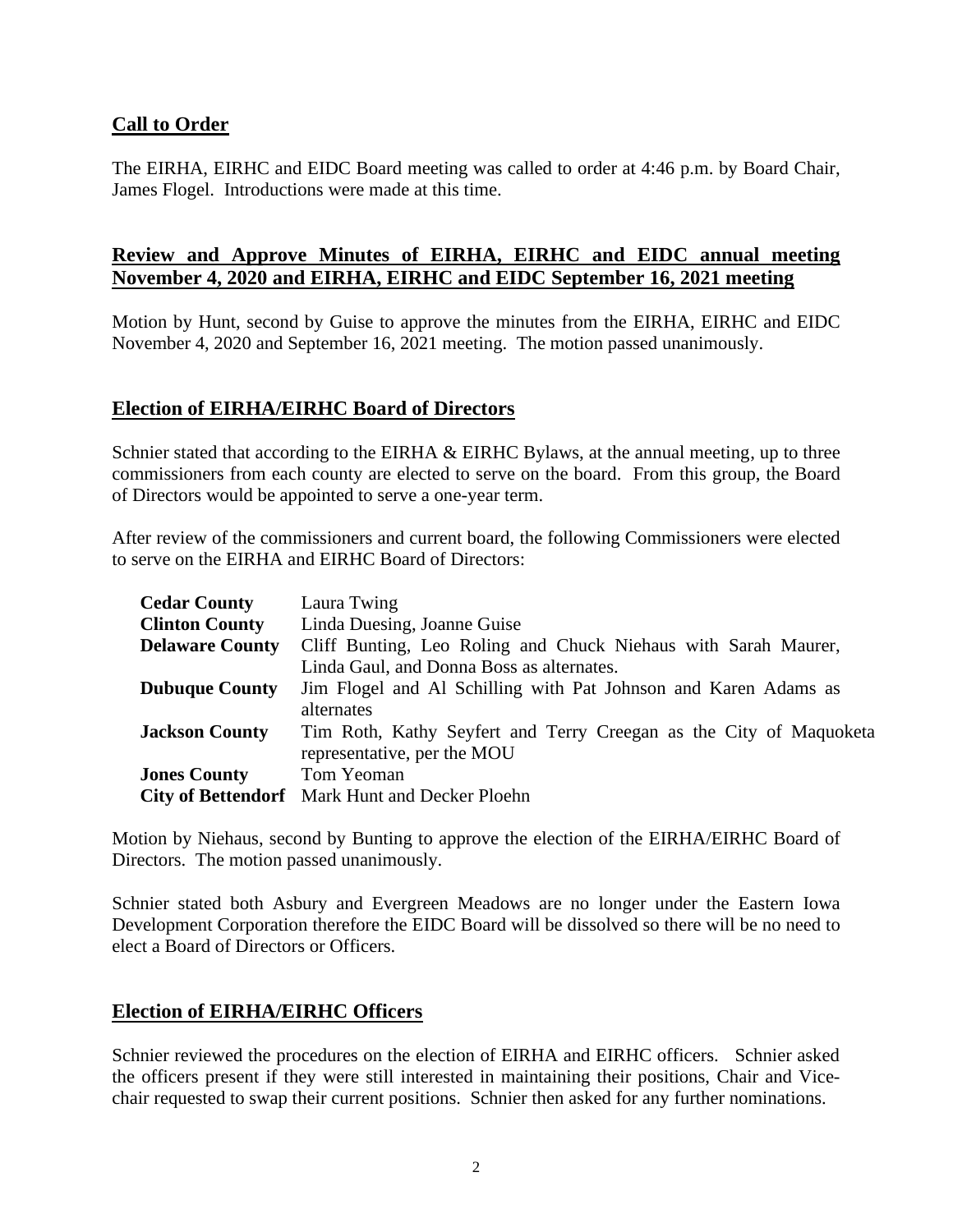Motion by Bunting, second by Boss to approve the election of EIRHA/EIRHC Officers as follows:

- Chair Al Schilling
- Vice-Chair James Flogel
- Treasurer Mark Hunt
- Secretary Kelley Deutmeyer

The motion passed unanimously.

## **Review and Approve EIRHA FY 2021 Audit – Tostrud and Temp**

Mike Temp, a Certified Public Accountant for Tostrud & Temp, S.C., presented the Financial Statements and Independent Audit Report for FY 2021. This report gives an overall picture of the financial information for the Housing Authority as well as a Management Discussion and Analysis (MD&A). Temp reviewed the auditor's report in detail including the standards as required by HUD and the Auditor's opinion. Temp then reported that the Eastern Iowa Regional Housing Authority had a clean audit as well as complying with the Government Auditing Standards and the OMB Circular A-133.

Motion by Niehaus, second by Hunt to approve the EIRHA FY 2021 Audit – Tostrud & Temp. The motion passed unanimously.

#### **Presentation of FY 2021 Annual Report**

Schnier presented the FY 2021 Annual Report with a brief update on all the programs and services the Housing Authority has to offer, including, Section 8 Housing Choice Voucher, Mainstream Voucher, Foster Youth to Independence, Public Housing, Tenant Based Rental Assistance (TBRA), Family and Elderly Self-Sufficiency programs, Home Ownership/Housing Counseling programs, EIRHC Housing Trust Fund (HTF), USDA, EIRHC Evergreen Meadows and the Asbury Meadows and an update on the Pocket Neighborhood construction.

#### **Review and Approve Public Housing and Section 8 (HCV) program expenditures for September and October 2021**

Schnier reviewed the cash account balances for Section 8 HCV and Public Housing disbursements.

She began by highlighting the September and October Public Housing disbursements which include the following expenditures: \$2,500.00 to Property Rescue for tree removal and trimming; \$24,252.67 to Scott Chapman for escrow payout; \$163.40 to AAA for membership renewal; \$2,480.00 to Tom Hare for gutter replacement; \$7,013.11 to MRI Software for annual SaaS fee; \$2,040.00 to Tostrud & Temp for audit of accounts; \$14,520.00 to Coyle's Contracting for door replacement. Schnier noted there were no other unusual expenditures.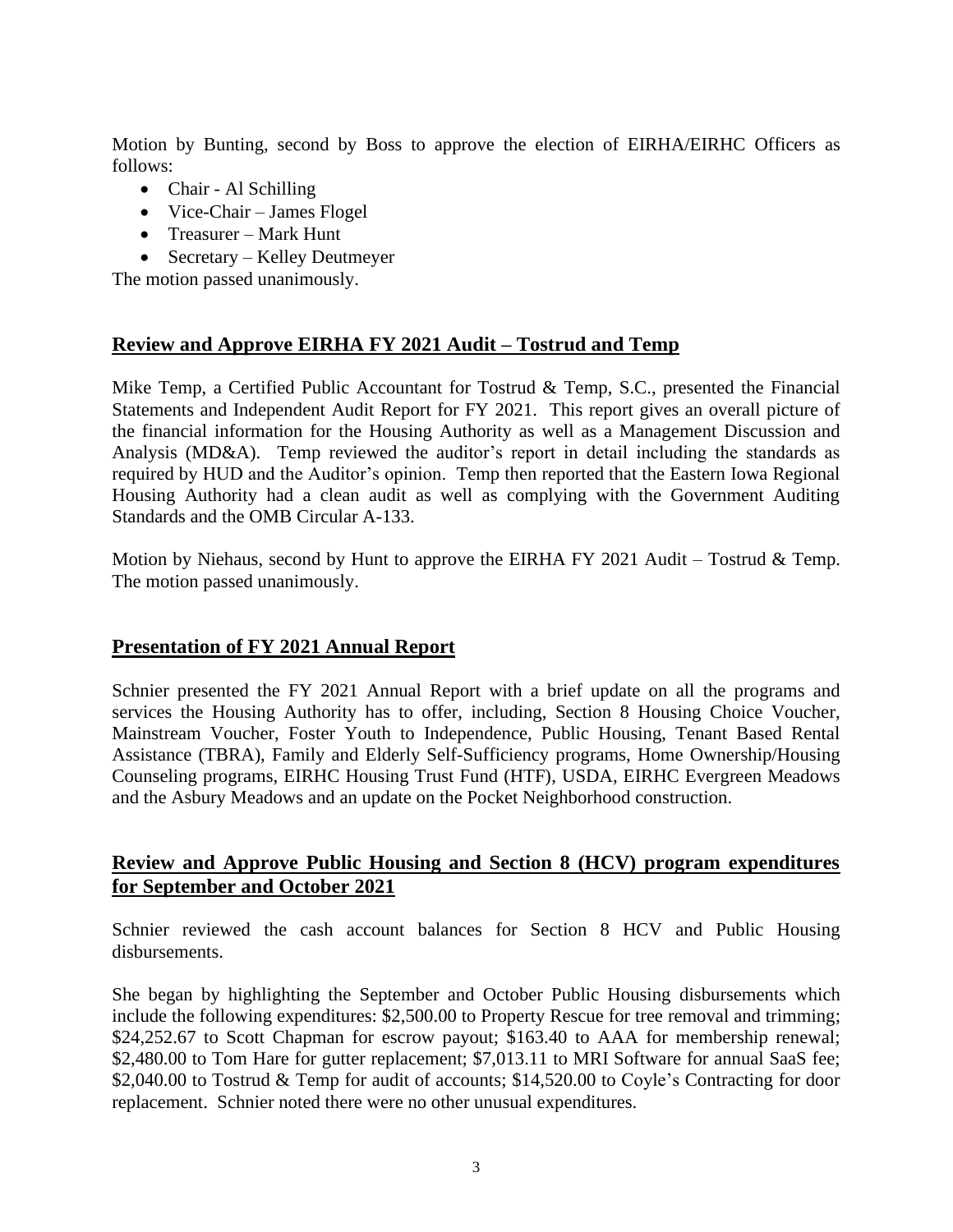She continued with September and October Section 8 HCV highlighted expenditures: \$417.20 to AAA for staff membership renewal; and \$19,815.37 to MRI Software for annual SaaS fees; \$2,093.38 to Tostrud & Temp for audit of accounts. Schnier noted there were no other unusual expenditures.

Motion by Hunt, second by Schilling to approve the Public Housing and Section 8 HCV program expenditures for September and October 2021. The motion passed unanimously.

## **Review and Approve Mainstream Voucher expenditures for September and October 2020**

Schnier reviewed the September and October expenditures for Mainstream Vouchers, and highlighted the following: \$1,288.25 to MRI Software for annual SaaS fees. Schnier indicated there were no other unusual expenditures.

Motion by Bunting, second by Niehaus to approve the Mainstream Voucher expenditures for September and October 2021. The motion passed unanimously.

## **Review and Approve Foster Youth to Independence expenditures for September and October 2021**

Schnier reviewed September and October expenditures for Foster Youth to Independence and highlighted the following expenses: \$130.45 to MRI Software for annual SaaS fees. Schnier indicated there were no other unusual expenditures.

Motion by Duesing, second by Hunt to approve the Foster Youth to Independence Program expenditures for September and October 2021. The motion passed unanimously.

#### **Review and Approve EIRHC USDA program expenditures for September and October 2021**

Schnier reported on the EIRHC USDA program expenditures for September and October 2021, highlighting the cash disbursements of \$311.68 to MRI Software for annual SaaS fees and \$12,250.00 to Recker Construction for metal roof installation. She indicated there were no other unusual expenditures.

Motion by Duesing, second by Boss to approve the EIRHC USDA program expenditures for September and October 2021. The motion passed unanimously.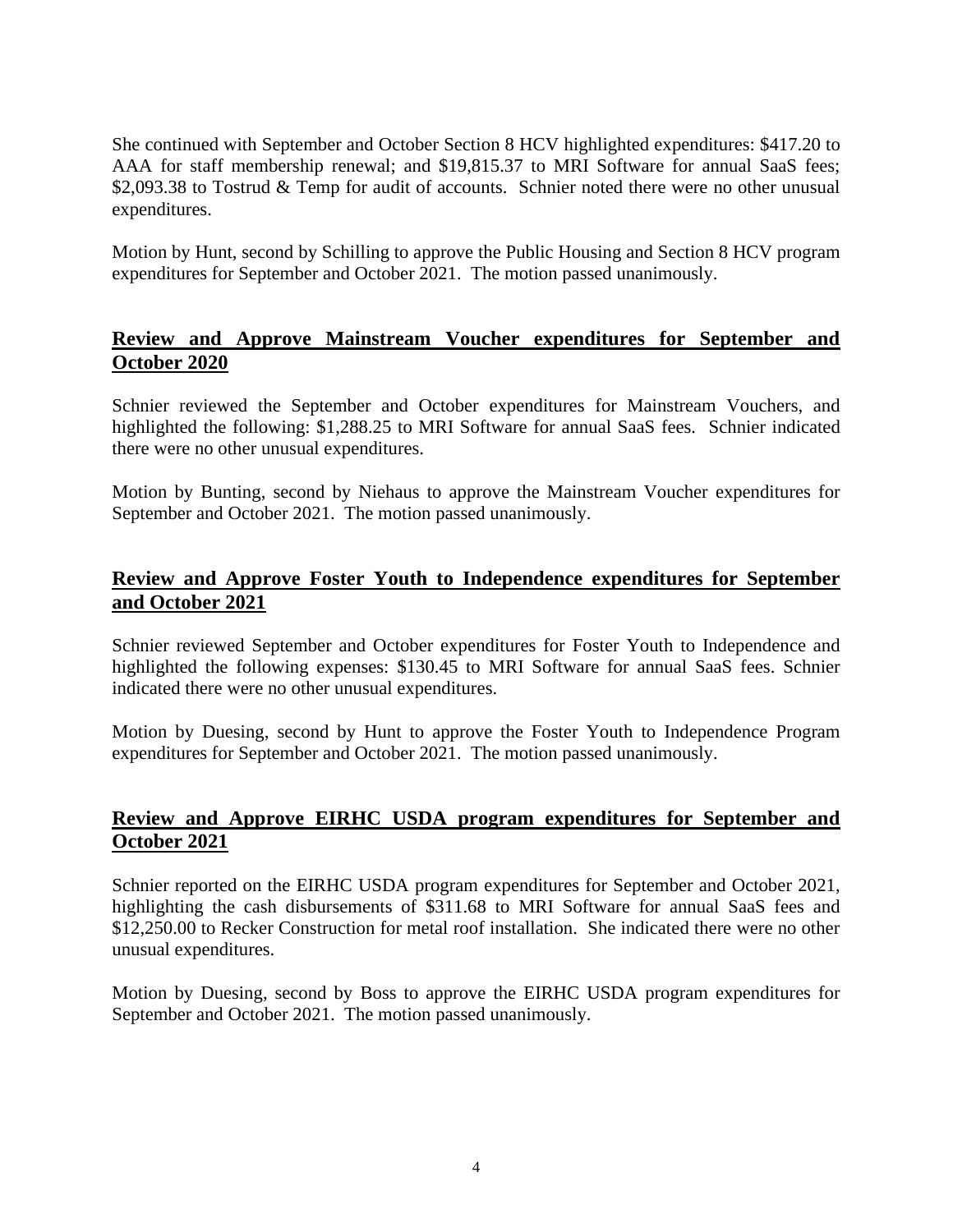## **Review and Approve financial reports for Grand Mound and Worthington**

Schnier reported on the financial reports for Worthington stating the total cash sources is \$16,581.24, total cash usage is \$14,120.25, with a net cash surplus of \$2,460.99. Operating and maintenance expenses \$11,064.03 with a balance for operating reserves currently at \$10,823.71.

Schnier reported on the Grand Mound financials with total cash sources at \$29,683.08, total cash usage at \$21,707.63, with a net cash surplus of \$7,975.45. Operating and maintenance expenses \$12,954.49 with a balance for the operating reserve currently at \$21,203.80.

Motion by Bunting, second by Niehaus to approve the financial reports for Grand Mound and Worthington. The motion passed unanimously.

## **Review and Approve EIRHC Evergreen Meadows and Asbury Meadows program expenditures for September and October 2021**

Schnier presented the EIRHC Evergreen Meadows expenditures for September and October 2021, noting the cash disbursements of \$175.00 to Dubuque Home Improvement for resealing of a roof; \$4,416.96 to Orkin for pest control. Schnier indicated there were no other unusual expenditures.

Schnier presented on the EIRHC Asbury Meadows expenditures highlighting the cash disbursements of \$16,895.95 to East Iowa Mechanical for replacement of mechanicals; \$6,226.78 to Kitchen & Bath Solutions for installation; and \$872.71 to MRI Software for annual SaaS migration. Schnier indicated there were no other unusual expenditures.

Motion by Hunt, second by Duesing to approve the EIRHC Evergreen Meadows and Asbury Meadows program expenditures for September and October 2021.

#### **Review and Approve EIRH TC Corp program expenditures for September and October 2021**

Schnier went on to review the EIRH TC Corp expenditures for September and October noting \$2,543.26 to MRI Software for annual SaaS fees and TBRA housing counseling and \$410.00 to J&D Catering for board meeting meals. Schnier indicated there were no other unusual expenditures.

Motion by Duesing, second by Guise to approve the Asbury Meadow and EIRH TC Corp program expenditures for September and October 2021. The motion passed unanimously.